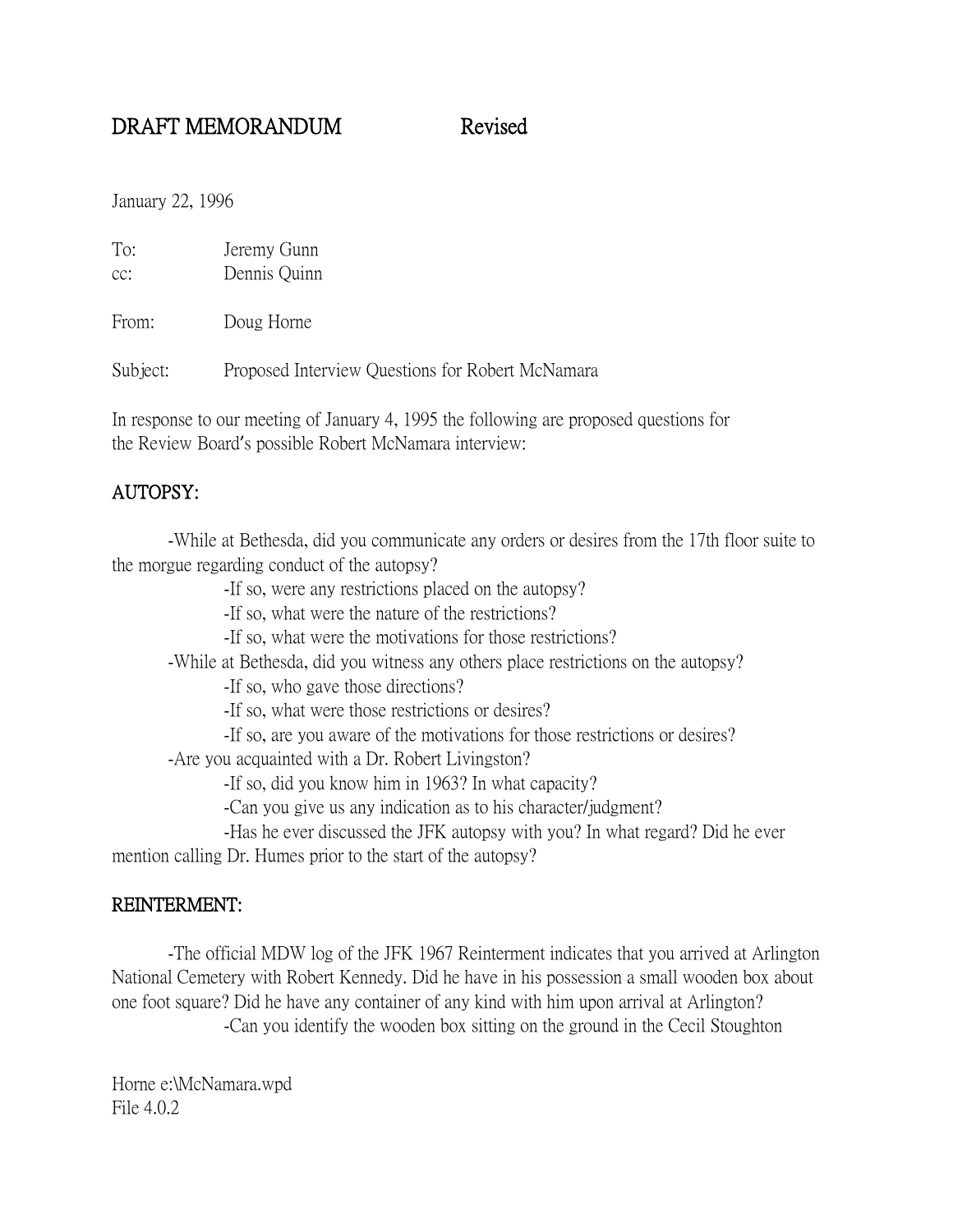reinterment photos?

-Do you have any knowledge of what happened to the missing Deed of Gift materials (i.e., President Kennedy's brain, paraffin blocks of tissue and tissue slides)?

### DEFCON:

-Did you issue any orders changing DEFCON following the assassination? (McNamara claims in his book that he placed the military on alert after the assassination, but does not specify what changes in DEFCON took place, or how the decision was made, or whether he made it himself in advance of any changes to alert status, or approved it after-the-fact.)

-Are you aware of others (i.e., Assistant Defense Secretaries or high-ranking Senior Officers) changing DEFCON in the immediate aftermath of the assassination?

-Are you aware of any changes to DEFCON which occurred immediately before the assassination?

-Did you discuss DEFCON changes (in any context) with President Johnson in the immediate aftermath of the assassination?

-Did President Johnson order any changes to DEFCON during the 7-10 days following the assassination?

-Did President Johnson express to you any concern about the possibility of nuclear war with the USSR as a result of the assassination, or about increased risk of war with the USSR or Cuba as a result of the assassination?

### CUBA:

-Did you perceive a change in Cuba policy in the immediate aftermath of President Kennedy's assassination?

-If so, how soon did you notice evidence of a policy shift?

-If so, what was the nature of the policy shift? Was it documented?

-If so, who directed or lobbied for the changes? (The President, NSC civilian advisors, or members of the Joint Chiefs?)

### VIETNAM:

-Did you perceive a change in Vietnam policy in the immediate aftermath of President Kennedy's assassination?

-If so, what were the changes?

-If so, how soon after the assassination were these changes implemented?

-If so, who directed or lobbied for the changes? (The President, NSC civilian advisors,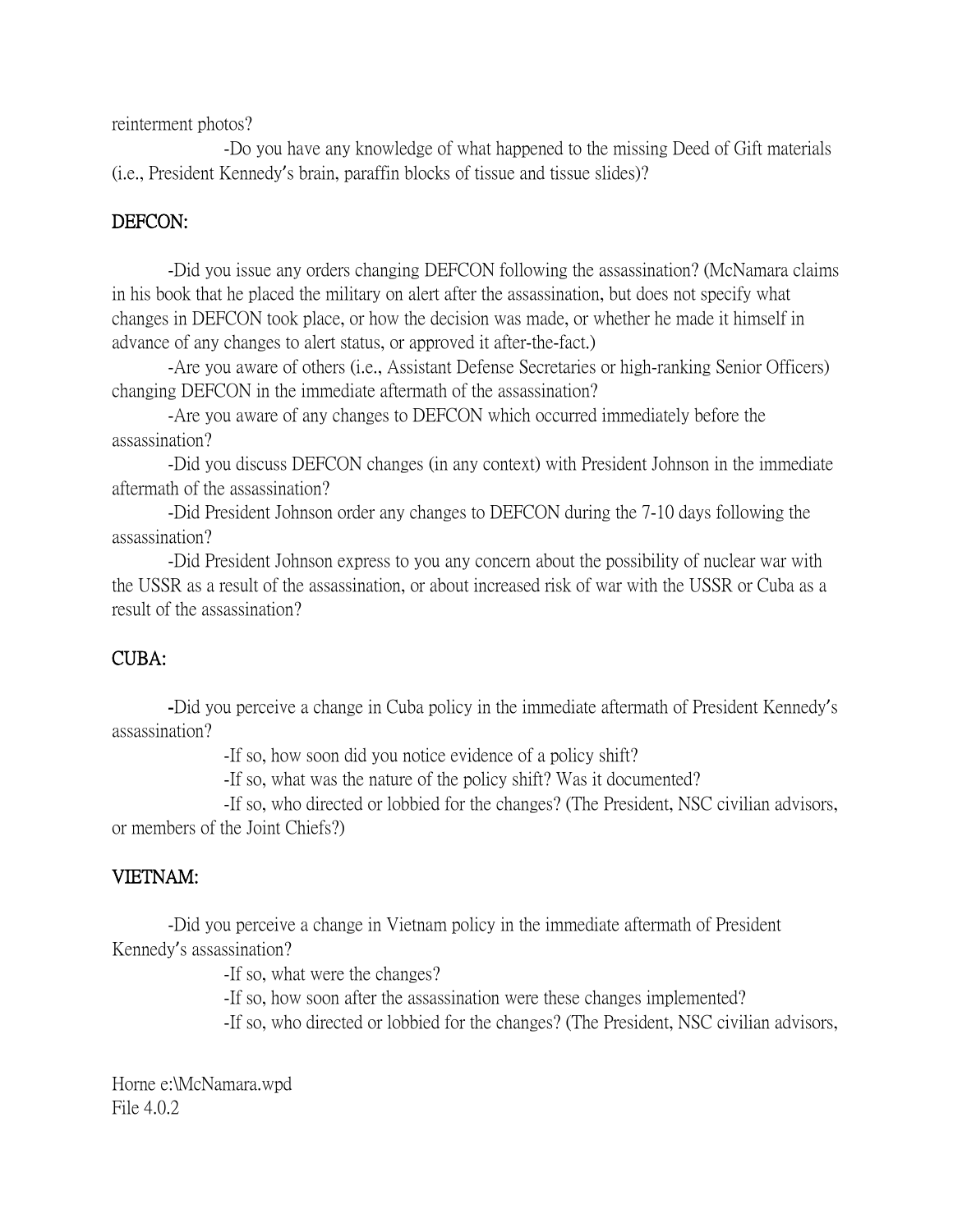or members of the Joint Chiefs?)

-If so, were the changes documented?

-Did you have any input to prior to drafting, or review subsequent to its drafting, and/or suggest any changes to, McGeorge Bundy's November 21, 1963 draft of NSAM 273? (The draft NSAM was sent by McGeorge Bundy to his brother, Deputy Asst. SECDEF William Bundy--DOD representative on Southeast Asia Task force--on November 21, 1963 for review, suggesting that William Bundy check with Robert McNamara regarding its contents prior to President Kennedy's scheduled meeting with recalled South Vietnam Ambassador Lodge on Sunday, November 24th.)

-Did you have knowledge of the process by which changes were made in the November 21, 1963 draft prior to signature of the smooth document on November 26, 1963? (McGeorge Bundy has told Professor John Newman that he considers changes that were made to the November 21st draft to be escalatory, and Newman agrees.)

-To what extent was the McNamara-Taylor Report of October 2, 1963 written "in-country" by you, General Taylor and your staff while in South Vietnam, and to what extent was it written/reviewed "back-channel" in Washington? (Supposedly, General Krulak never actually departed on the trip and he and the Joint Staff assisted in its drafting, and in its chop with the White House--via Robert Kennedy--and in electronic transmission of large segments of it back to the "in-country" team so that upon arrival in Washington, the report would reflect the President's wishes; i.e., no recommendation for a coup against Diem, but a planned, phased withdrawl plan for U.S. troops.)

-Is it true that the plan to withdraw 1000 men from South Vietnam in 1963 was removed from the McNamara-Taylor report prior to its submission to the President on October 2, 1963, but that it was reinserted in the text at the President's insistence after he met with you and General Taylor on that date? (William Sullivan of DOS claims he insisted on the removal of this passage before the team left Vietnam, and that under his threat of submitting a minority report, McNamara and Taylor agreed to its removal; Newman claims that the passage on the 1000-man 1963 withdrawl is absent from the draft of the McNamara-Taylor report as it existed during the Honolulu stop enroute Washington, and that it was reinserted on October 2, 1963 after the President so directed following a meeting with McNamara and Taylor.)

-Did President Kennedy ever confide in you his definite intention to pull U.S. forces out of Vietnam? (On May 6, 1963 at the Eighth SECDEF conference in Honolulu, McNamara directed that the military accelerate withdrawl planning in general, and draw up concrete plans to withdraw 1000 U.S. troops by the end of 1963. By this time, Kennedy had received quite negative reports on the war effort in Vietnam from Senator Mansfield, Roger Hilsman of State and NSC staff member Michael Forrestal. Some historians have speculated that although JFK confided no withdrawl intentions to Dean Rusk, that he almost certainly did so to McNamara, as evidenced by McNamara's first mention of withdrawl planning to the Joint Chiefs in April, 1962--and by his direct orders to the JCS to bring